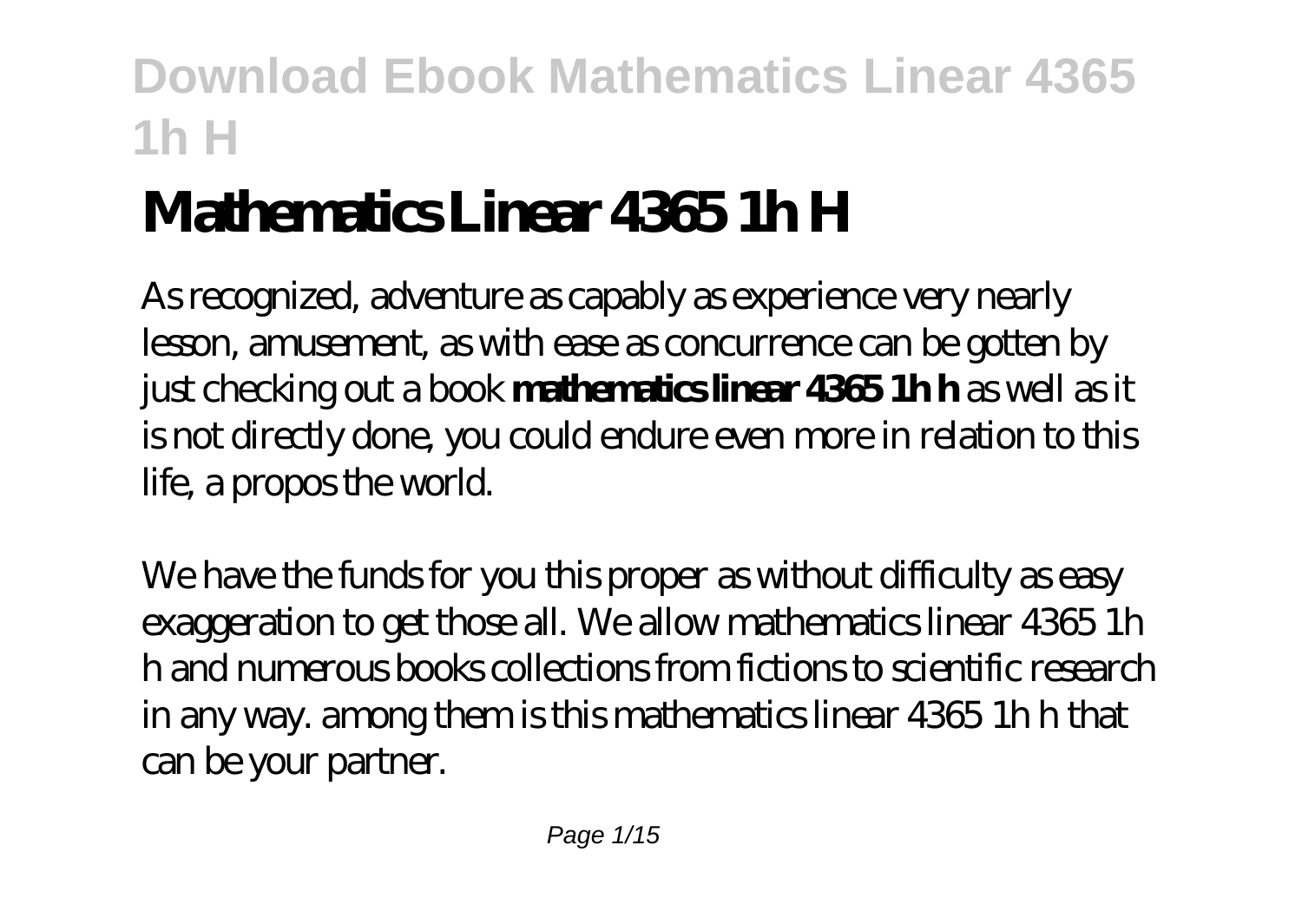### AQA June 2012 | Paper 1 (Foundation) | 4365 | Full Solutions | GCSE Mathematics

GCSE Maths AQA Higher Linear Practice Paper 1 (Non Calc) **Practice Set 8 Paper 2H (calculator) walkthrough** GCSE Maths AQA Practice Paper Set 4 - Higher Tier - Paper 1 - Walkthrough with Full Solutions (\*) Practice Set 8 Paper 1H (non-calculator) walkthrough *AQA November 2013 | Paper 1 (Foundation) | 4365 | Full Solutions | GCSE Mathematics 4MB1/01 2019/May | Edexcel International GCSE Mathematics B | 2019 | May* GCSE Maths AQA November 2018 Paper 1 Foundation Walkthrough (\*) **GCSE Maths AQA Higher Linear Practice Paper 3 (Calc)** *Edexcel Maths Higher Linear - Paper 3 - June 2010.wmv GCSE Maths AQA November 2018 Paper 3 Foundation Tier Walkthrough (\*)* Edexcel GCSE Maths (Linear) - Higher Tier - June 2010 - paper Page 2/15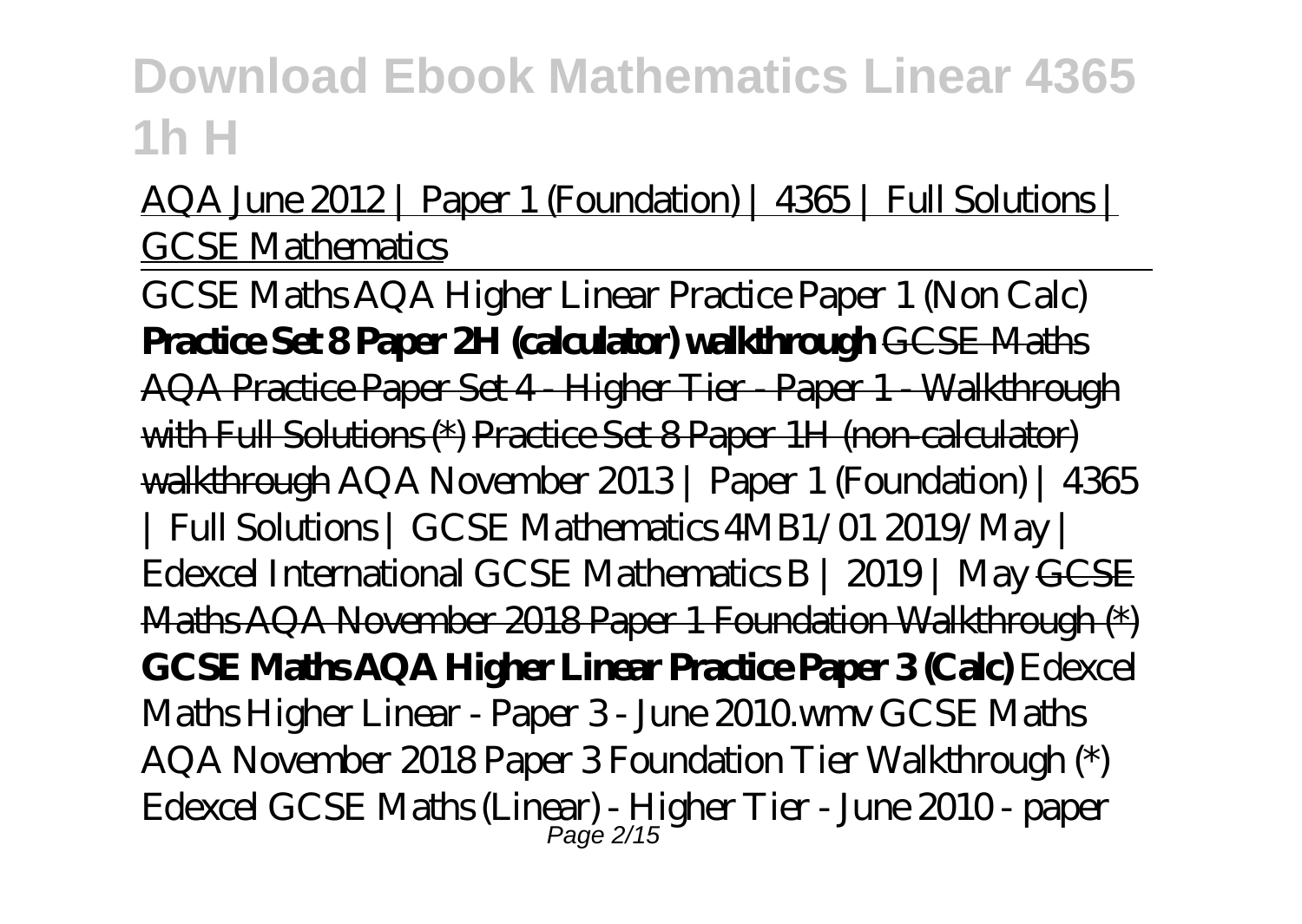4.wmv **i2R-8 (Imagination 2 Reality) CNC Review (4k) My DIY CNC Router build with ATC and Vacuum Table** My Choice: The Axiom CNC AR6 Basic Custom DIY CNC ROUTER #3 The Electronics *DIY CNC MILL fixed gantry type w/ linear encoder feedback + Accuracy test* **DIY Closed Loop CNC Control #6: Turning Motors** CNC Controller Build: Components \u0026 Topology - AC Section *UCCNC controller on your AXIOM CNC router Clear Path Servos CNC Router 750 IPM Montage TOPSCNC Heavy sur plateau support en cours Edexcel GCSE Maths Linear Foundation P2 Cal June 2012 Q27*

Solving linear equations with takeaway of two fractions - GCSE maths level 8?*GCSE Maths AQA Higher Linear Practice Paper 4 (Calc) 2016 GCSE Maths Paper 2 Advice: Edexcel, AQA and OCR (OnMaths Update)* RescorlaMaths GCSE predicted calculator Page 3/15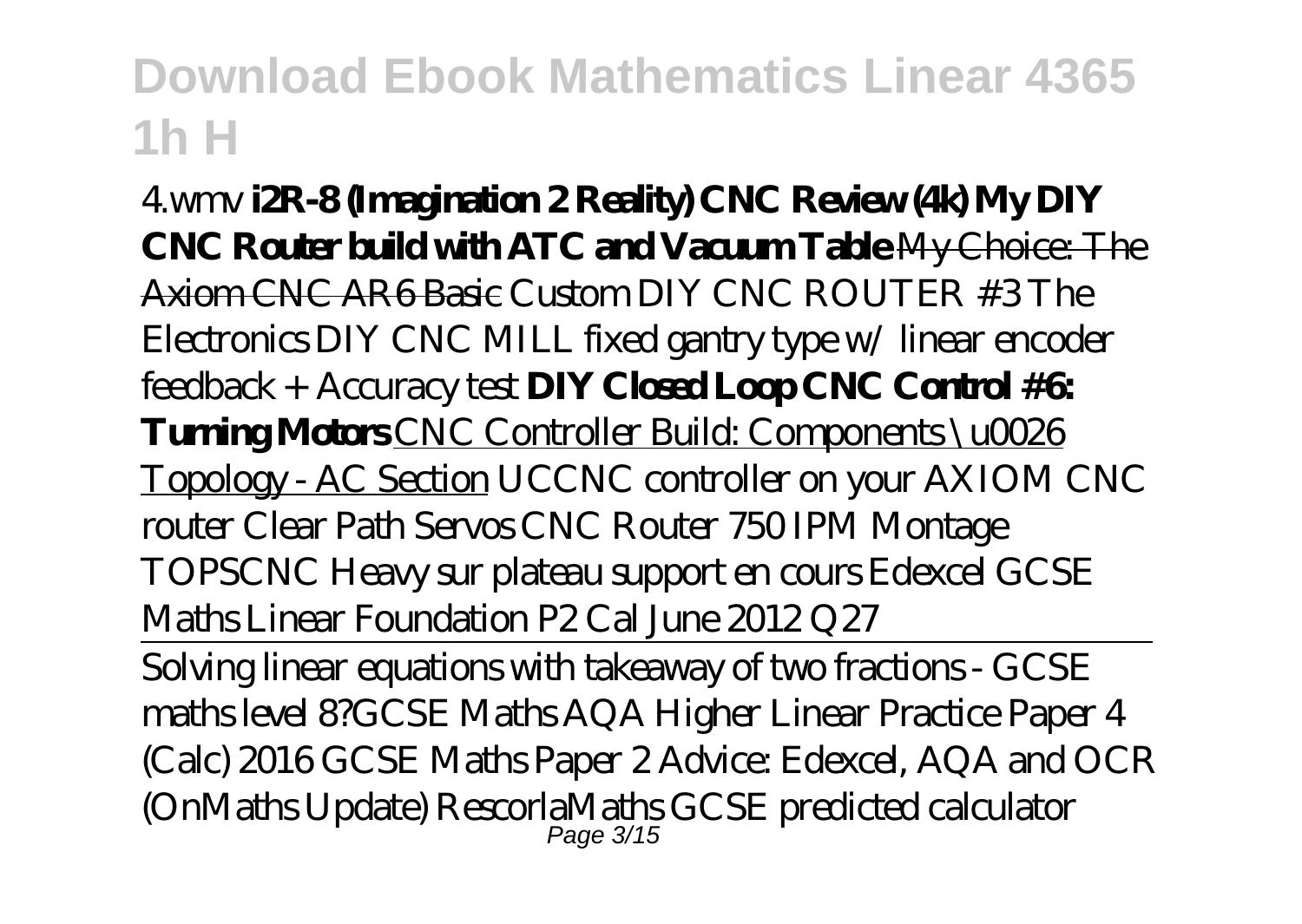video from Just Maths 2016 Higher paper PART 1 GCSE Maths AQA Higher Linear Practice Paper 2 (Calc) AQA GCSE Linear Higher November 2012 (Non Calc) CNC Router Build Part: 3 **Mathematics Linear 4365 1h H**

Mathematics (Linear) 4365/1H Paper 1 Thursday 4 June 2015 9.00am to 10.30am H For this paper you must have: mathematical instruments. You must not use a calculator. Time allowed 1 hour 30 minutes Instructions Use black ink or black ball-point pen. Draw diagrams in pencil. Fill in the boxes at the top of this page. Answer all questions. You must answer the questions in the spaces provided.  $Do...$ 

### **Mathematics (Linear) 4365/1H H - Maths Made Easy**

WMP/Jun14/4365/1H 11Paul travels from Rye to Eston at an Page 4/15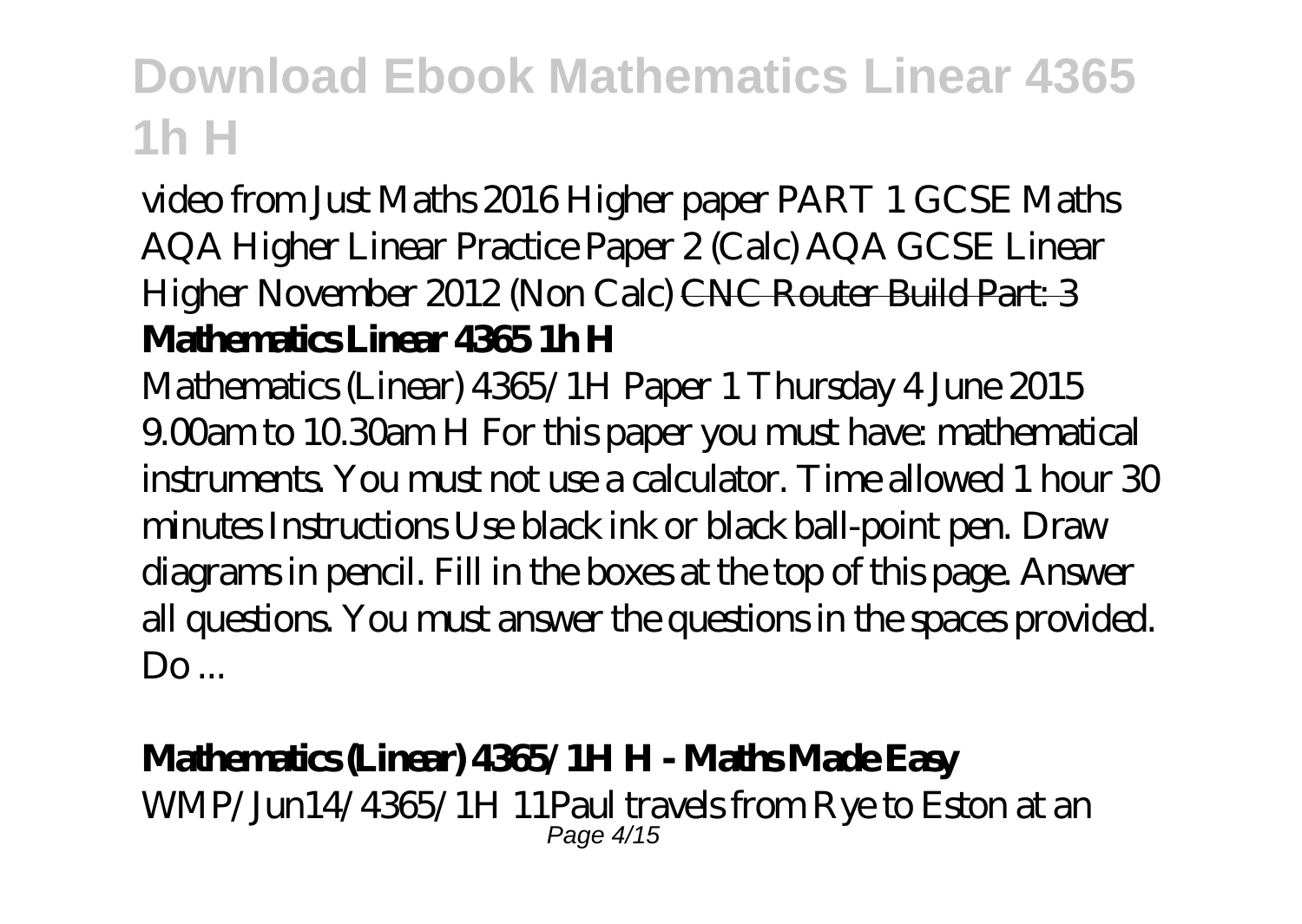average speed of 90 km/h He travels for Thours. Mary makes the same journey at an average speed of 70 km/h She travels for 1 hour longer than Paul. Work out the value of T

#### **Mathematics (Linear) 4365/1H H - Maths Made Easy**

WMP/Nov14/4365/1H 8The table shows the length of the forearm, f, measured in cm, and the height, h, measured in cm, for 10 people. A scatter diagram of the data is shown opposite. 8 (a)Another person has a height of 145 cm Use the scatter diagram to estimate the length of their forearm.

### **Mathematics (Linear) 4365/1H H - Maths Made Easy**

WMP/Nov14/4365/1H 8The table shows the length of the forearm, f, measured in cm, and the height, h, measured in cm, for Page 5/15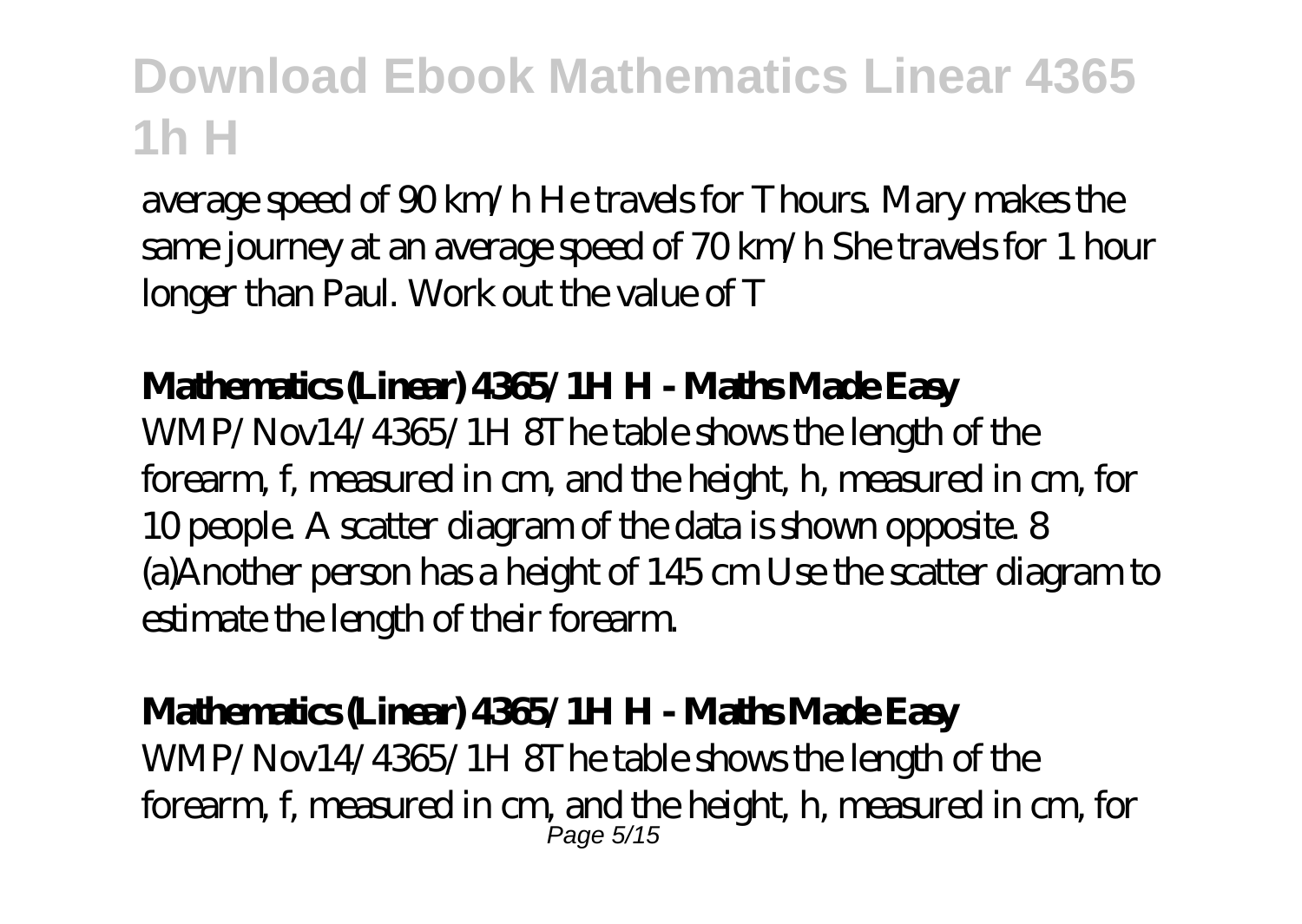10 people. A scatter diagram of the data is shown opposite. 8 (a)Another person has a height of 145 cm Use the scatter diagram to estimate the length of their forearm.

### **Mathematics (Linear) 4365/1H H - PMT**

WMP/Nov14/4365/1H 8The table shows the length of the forearm, f, measured in cm, and the height, h, measured in cm, for 10 people. A scatter diagram of the data is shown opposite. 8 (a)Another person has a height of 145 cm Use the scatter diagram to estimate the length of their forearm.

### **Mathematics (Linear) 4365/1H H - Deyes High School**

MARK SCHEME – GCSE Mathematics (Linear) – 4365/1H – June 2014 3 of 18 Glossary for Mark Schemes GCSE examinations Page 6/15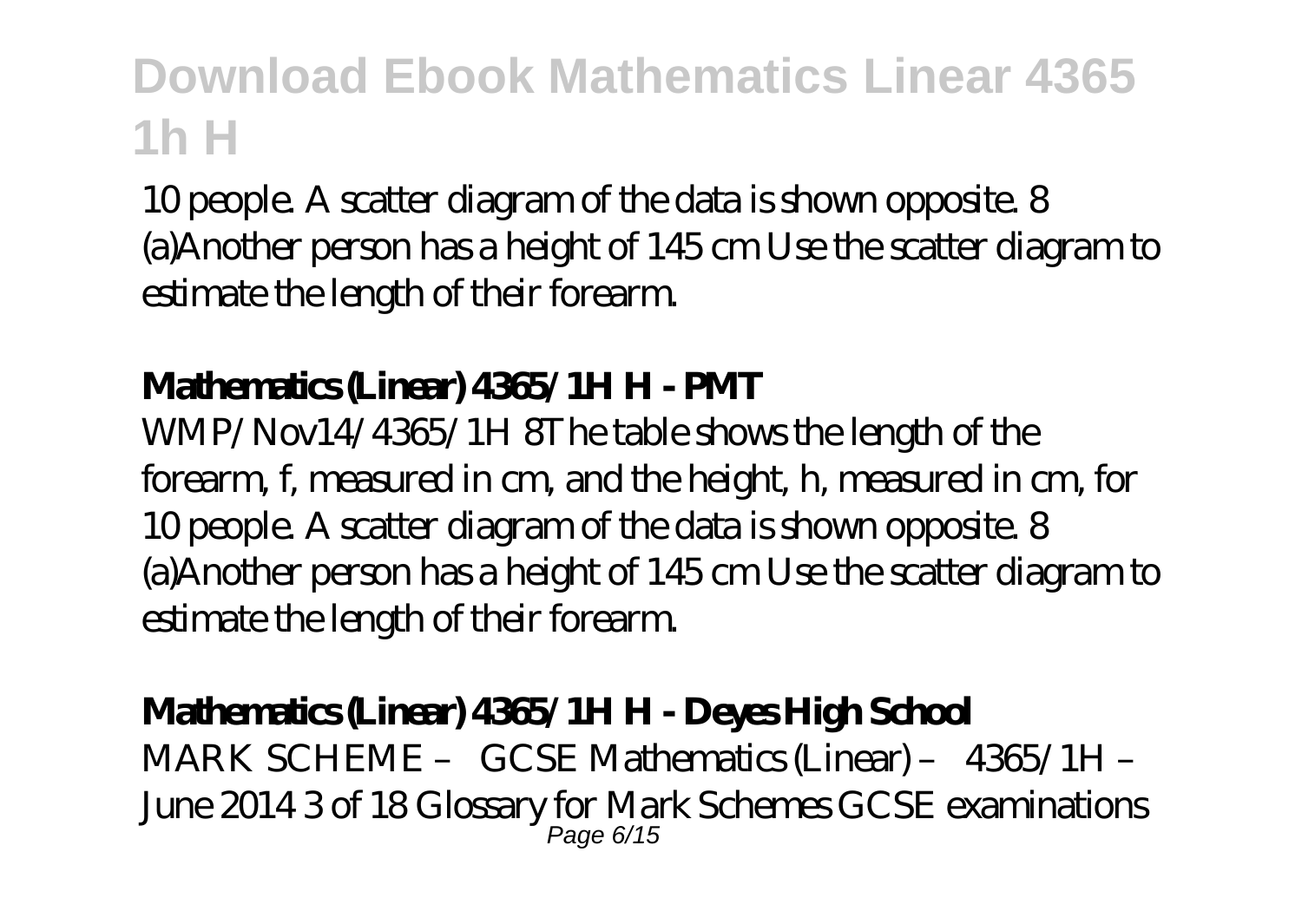are marked in such a way as to award positive achievement wherever possible.

### **GCSE Mathematics (Linear) B Mark scheme Paper 1 - Non ...**

GCSE Maths - linear specification (4365) The final assessment for GCSE Maths (4365) was in 2017 (resit students only). You can still view past question papers and mark schemes for this qualification.

#### **Linear Specification (4365) - AQA All About Maths**

Linear Specification (4365) question papers and mark schemes. In this area you will find a selection of past examination papers, mark schemes and practice papers for the Linear Specification (4365). The final assessments for this specification took place in 2017. June 2017; November 2016; June 2016; November 2015; June 2015; Page 7/15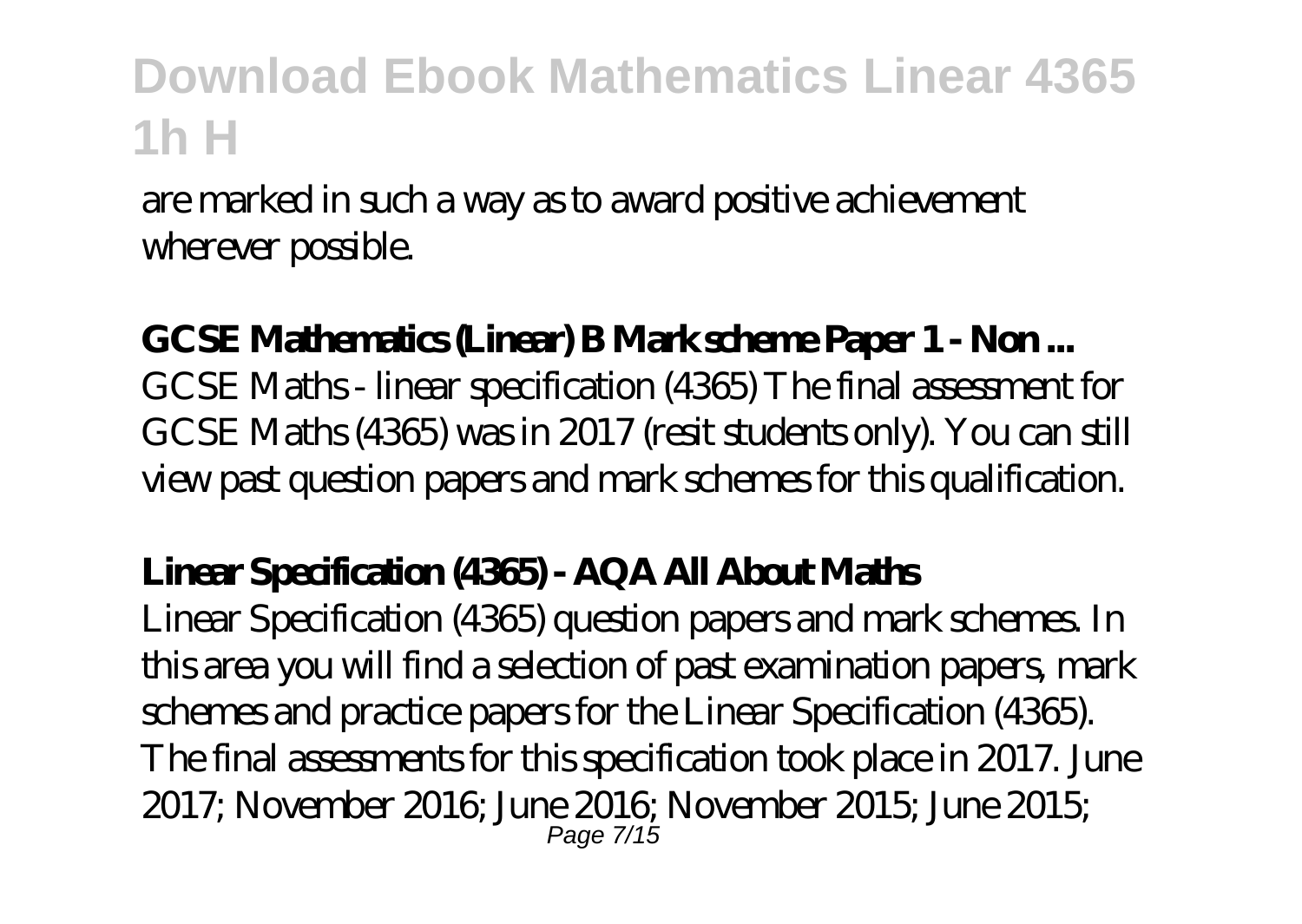November 2014; J une 2014; November 2013; June 2013; January 2013 ...

**Linear Specification (4365) question ... - AQA All About Maths** AQA GCSE Mathematics (Linear) – 43652H – June 2015 4 Examiners should consistently apply the following principles Diagrams Diagrams that have working on them should be treated like normal responses. If a diagram has been written on but the correct response is within the answer space, the work within the answer space should be marked. Working on diagrams that contradicts work within the ...

### **GCSE Mathematics (Linear) B Mark scheme Paper 2 ...**

WMP/Nov13/4365/1H (02) 2 a h b length cross-section Formulae  $P$ ane  $R/15$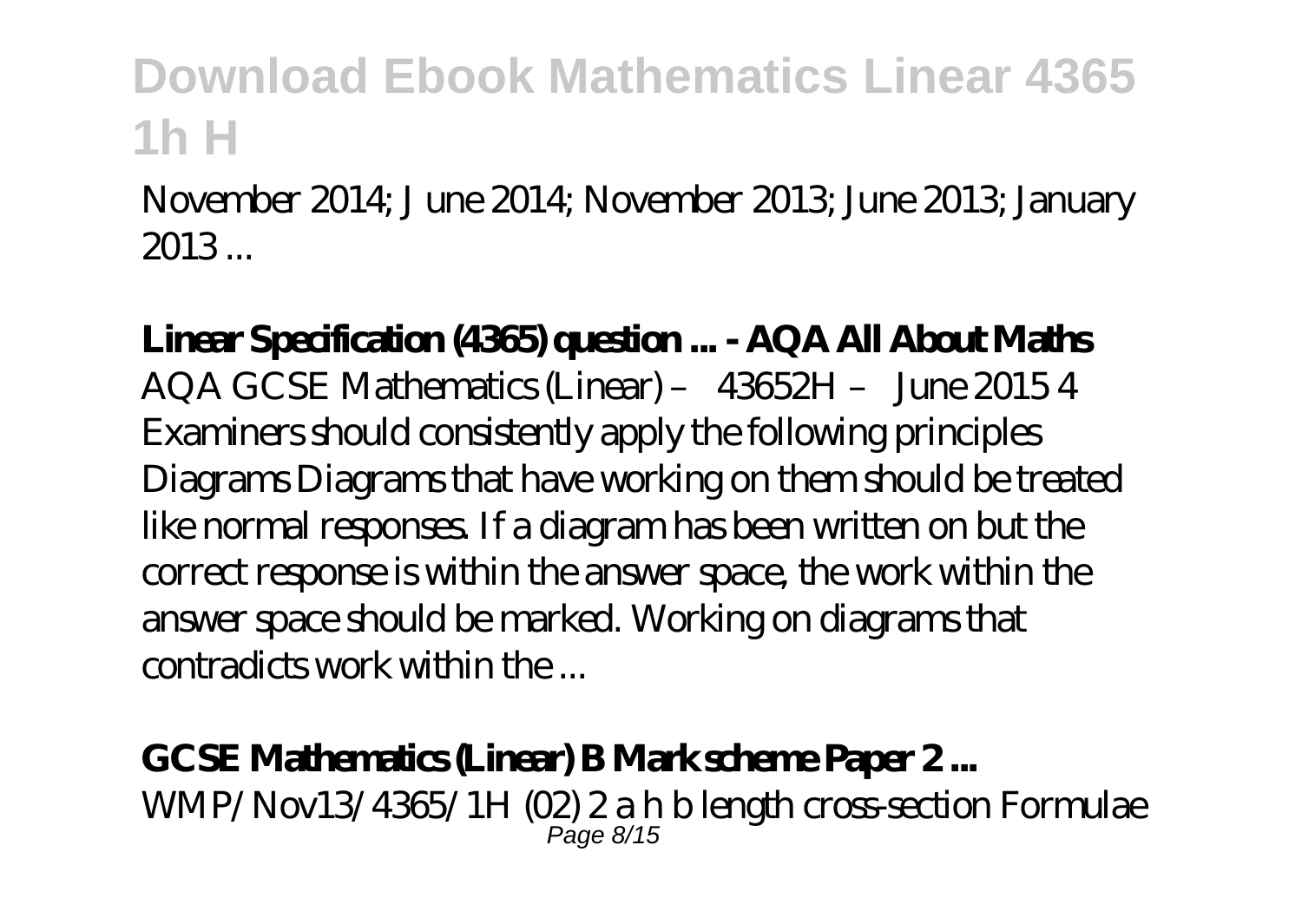Sheet: Higher Tier Volume of sphere= - 4 πr33 Surface area of sphere= 4 r2 Volume of cone= 1- r2h 3 Curved surface area of cone=  $\pi$  In any triangle ABC Area of triangle= ab sin C Sine rule a b  $c=-$ 

### **Mathematics (Linear) 4365/1H Paper 1 H - Maths Made Easy**

tier f n000 00000061112p075 c54365/1h mathematics (linear) paper 1 tier h n000 000000t081112p090 c54365/2f mathematics (linear) paper 2 tier f n000 000000t121112a105 c54365/2h mathematics (linear) paper 2 tier ... lbg12\_70.x01. l1bg12\_70bg12baqa 00114 . gcse grade boundaries january 2013 (71k) 93701h applications of mathematics unit 1h 80 61 51 41 31 19 - - -. 93702f applications of ...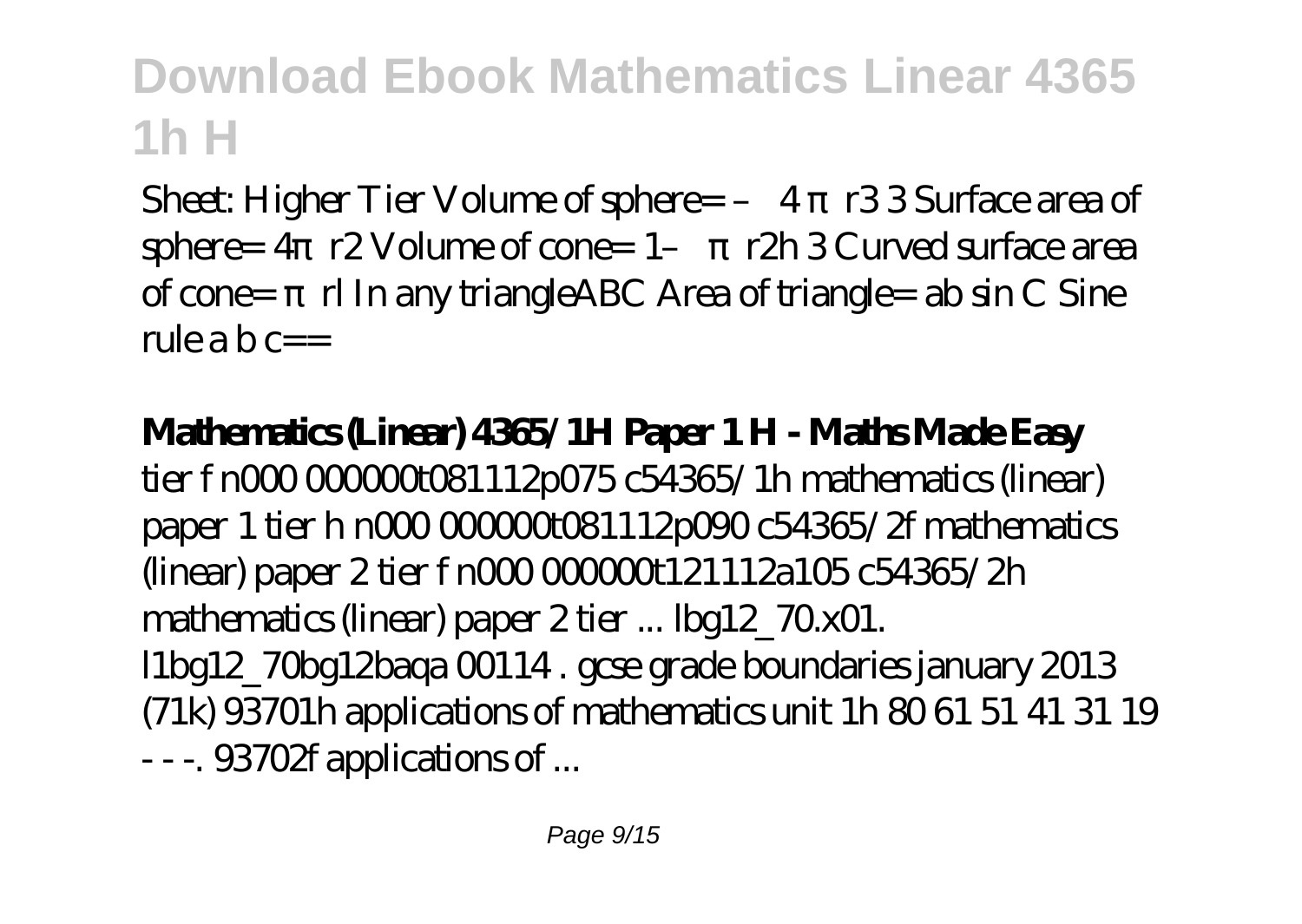### **AQA | Search**

Mathematics (Linear) 4365/1H Paper 1 Monday 9 June 2014 9.00am to 10.30am H For this paper you must have: mathematical instruments. You must not use a calculator Time allowed 1 hour 30 minutes Instructions Use black ink or black ball-point pen. Draw diagrams in pencil. Fill in the boxes at the top of this page. Answer all questions. You must answer the questions in the spaces provided.  $D$ o not  $\overline{D}$ 

### **Mathematics (Linear) 4365/1H H**

PP4/4365/1H \*4 In a game, the arrow in each spinner is spun. If the arrows land on the same picture, a prize is won. Work out the probability of winning a prize.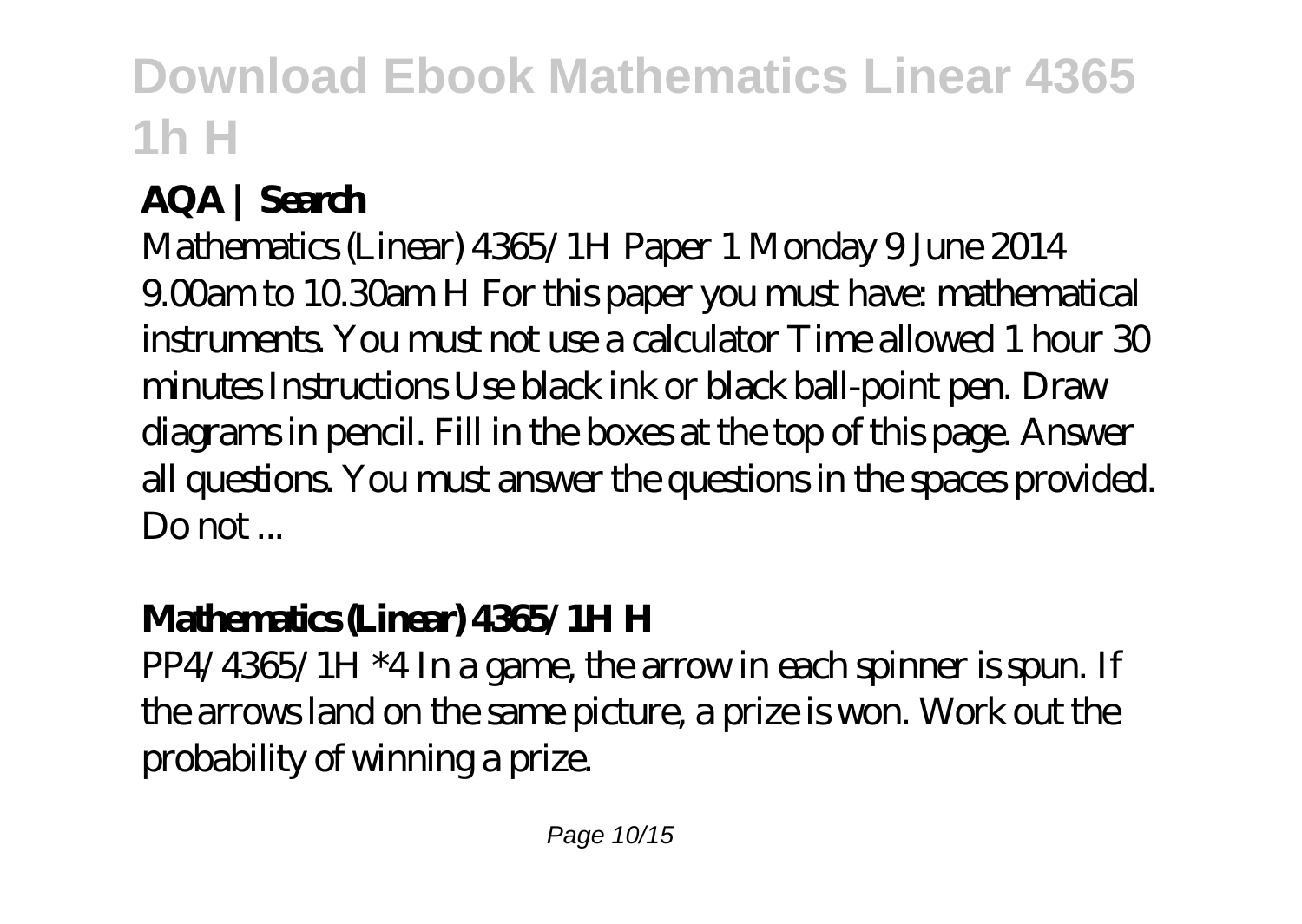### **Mathematics (Linear) B 4365/1H H - Malbank School and ...**

SP12/4365/1H General Certificate of Secondary Education Higher Tier 4 Mathematics (Linear) B 8 Paper 1 Non-calculator Specimen Paper 2012 Specification You must Time allowed • 1 hour 30 minutes Instructions • Use black ink or black ball-point pen. Draw diagrams in pencil. • Fill in the boxes at the top of this page. • Answer all questions. • You must answer the questions in the space ...

### **Mathematics (Linear) B 4365/1H H**

PP3/4365/1H General Certificate of Secondary Education Higher Tier Mathematics (Linear) B Paper 1 Non-calculator Practice Paper 2012 Specification (Set 3) Time allowed 1 hour 30 minutes Instructions Use black ink or black ball-point pen. Draw diagrams Page 11/15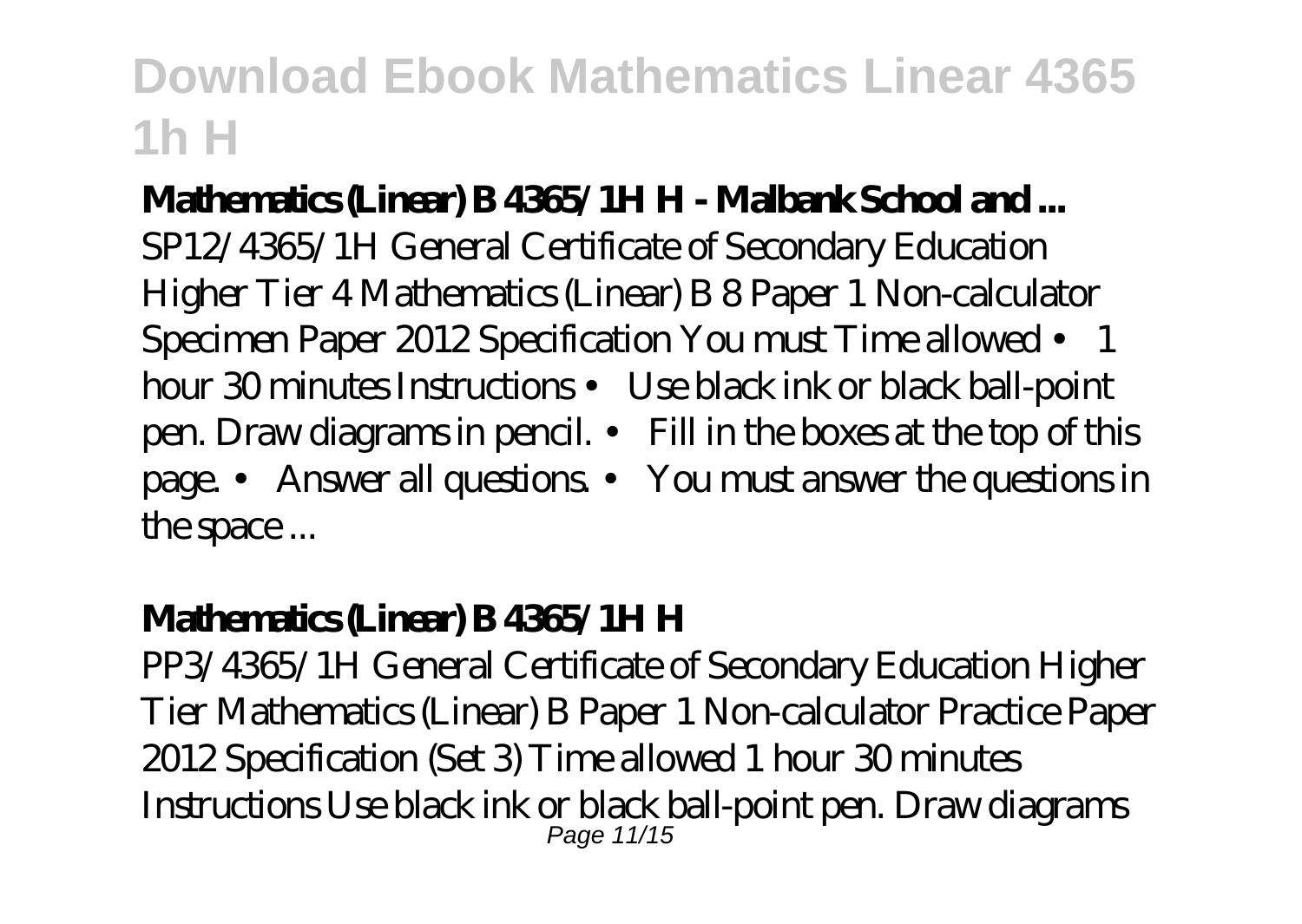in pencil. Fill in the boxes at the top of this page. Answer all questions.

### **Mathematics (Linear) B 4365/1H H**

mathematics-linear-4365-1h-h 2/3 Downloaded from unite005.targettelecoms.co.uk on October 18, 2020 by guest Mathematics (Linear) 4365/1H H - Revision Maths WMP/Nov14/4365/1H 8The table shows the length of the forearm, f, measured in cm, and the height, h, measured in cm, for 10 people. A scatter diagram of the data is shown opposite. 8 (a)Another person has a height of 145 cm Use the scatter ...

### **Mathematics Linear 4365 1h H | unite005.targettelecoms.co**

WMP/Nov16/4365/1H 8Field A is a rectangle with sides of 30 m Page 12/15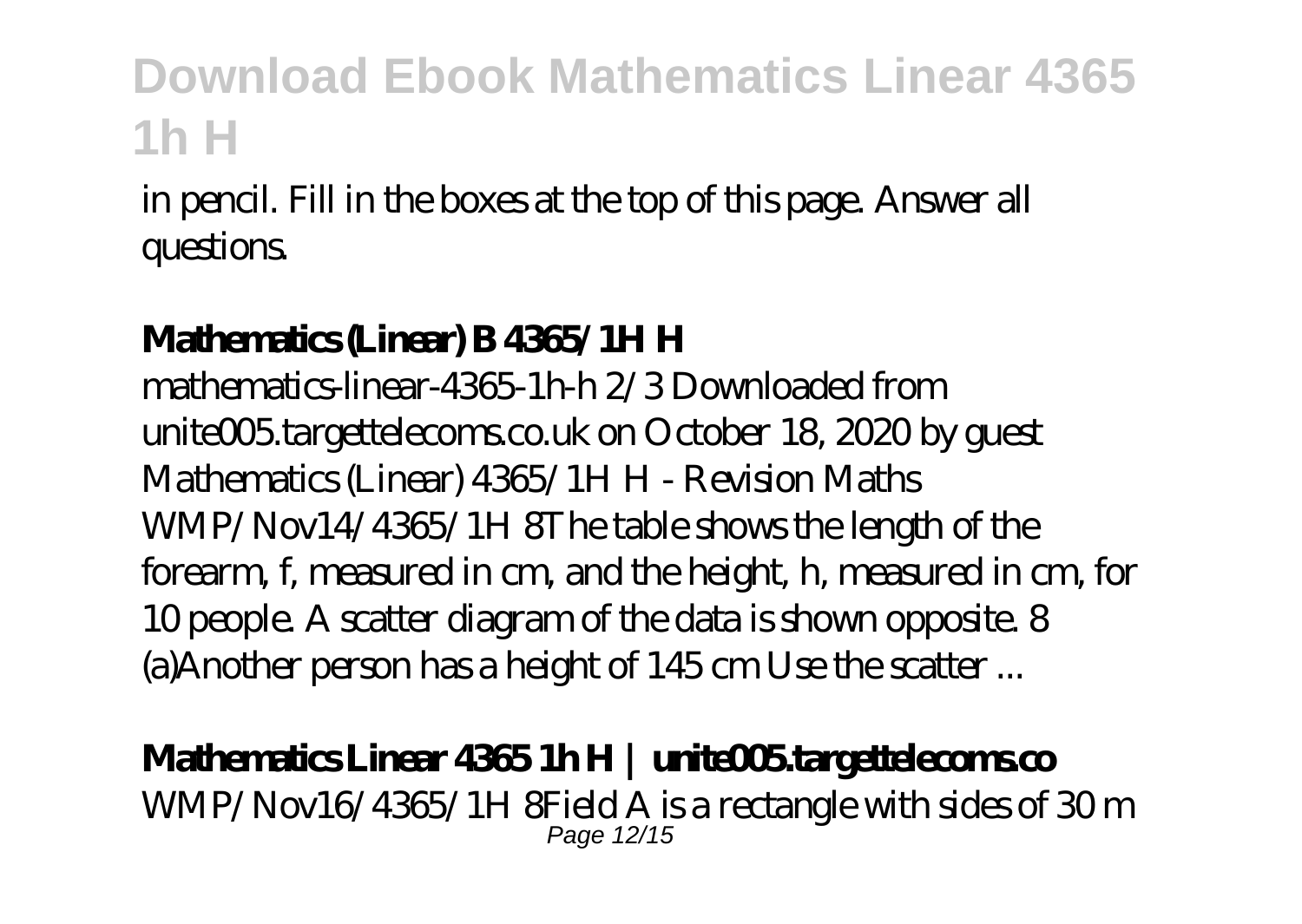and 70 m Field B is a square with the same perimeteras Field A. How much bigger in area is Field B than Field A? You must show your working.

**GCSE Mathematics (Linear) B Question paper Paper 1 - Non ...** MATHEMATICS (LINEAR) 4365/2H . Mark scheme . 4365 . June 2014. Version 1.0 Final . Mark schemes are prepared by the Lead Assessment Writer and considered, together with the relevant questions, by a panel of subject teachers. This mark scheme includes any amendments made at the standardisation events which all associates participate in and is the scheme which was used by them in this ...

#### **GCSE Mathematics (Linear) B Mark scheme Paper 2 ...**

Page 13/15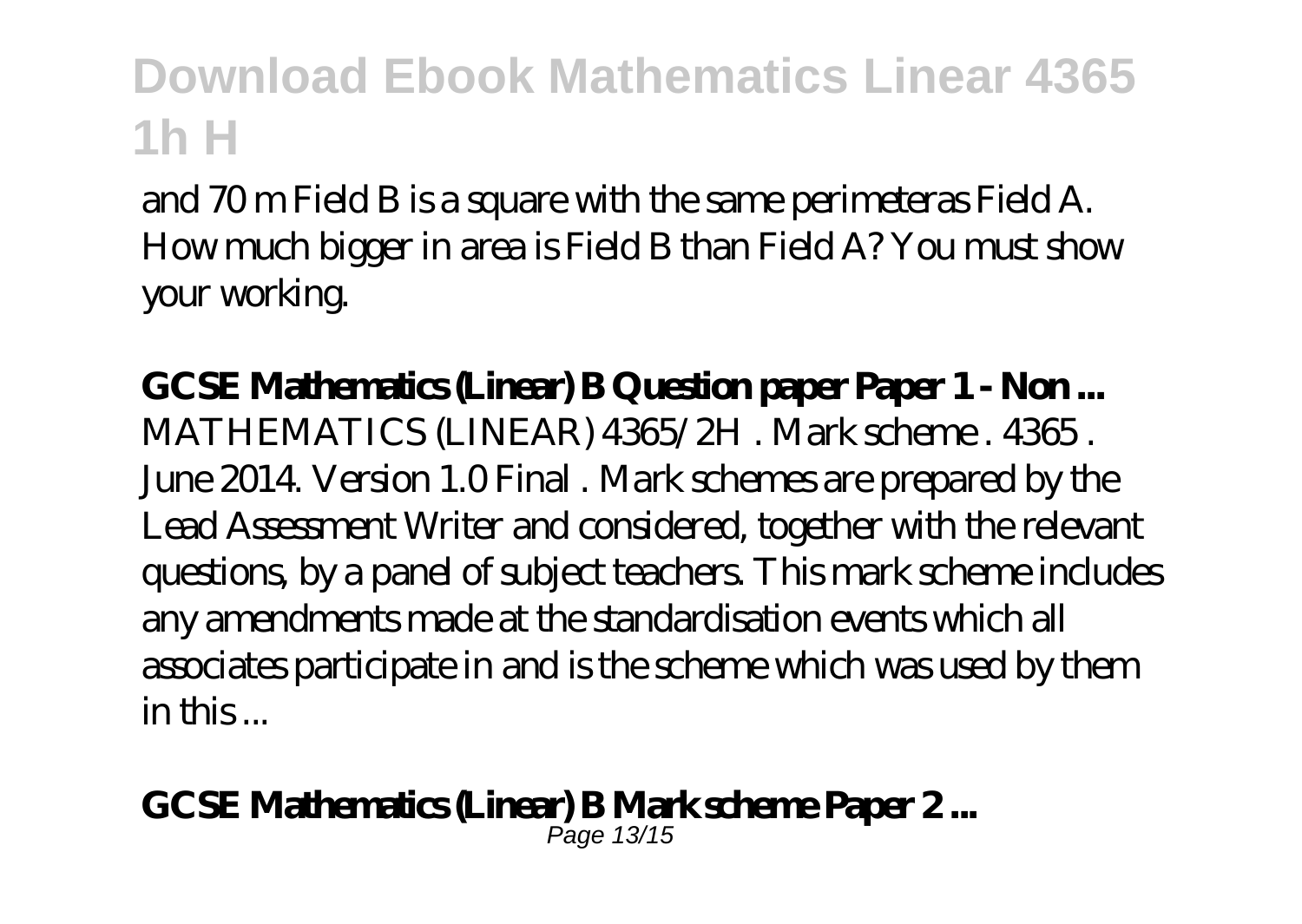2 (02) WMP/Nov15/4365/1H cross section length a b Area of trapezium =  $-(1 a+b)h 2$  Volume of prism = area of cross section

- $\times$  length Volume of sphere =  $\arcsin 3$  Surface area of sphere =
- 4  $r2$  Volume of cone =  $r2h$  Curved surface area of cone = rl In any triangle ABC Area of triangle  $= -$  ab sin C a b c

**GCSE Mathematics (Linear) B Question paper Paper 1 - Non ...** Mathematics Linear 4365 1h H | www.vhvideorecord Mathematics Linear 4365 2h H Litcham School Mathematics Linear 4365 2h H | www.vhvideorecord Aqa 4365 Linear Past Papers November 2013 Mathematics Linear 4365 2h H - vpn.sigecloud.com.br Download Mathematics. mathematics-linear-4365-2h-h 2/6 Downloaded from unite005 targettelecoms.co.uk on October 18, 2020 by guest Linear 4365 2h H Mathematics ... Page 14/15